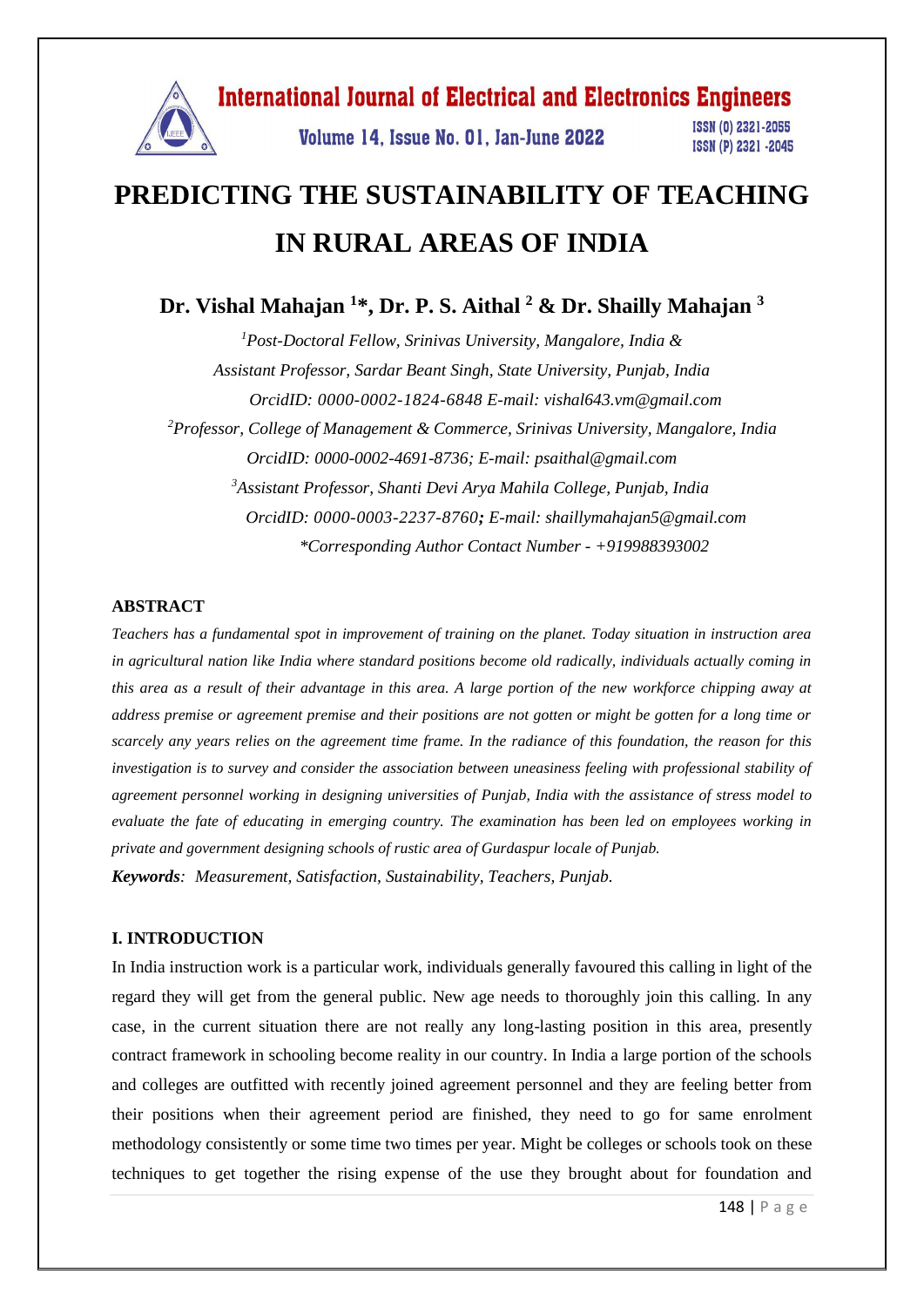

Volume 14, Issue No. 01, Jan-June 2022

**ISSN (0) 2321-2055** ISSN (P) 2321 -2045

ordinary workforce pay rates as per the University Grant Commission of India standards or All India Council of Technical Education standards. In any case, no one contemplating these agreement employees and their pressure which they get from their positions on account of the different variable like professional stability, vocation development and so forth. In our country there is necessity to deal with this framework to save the fate of the schooling.

### **II. LITERATURE REVIEW**

Chawla et al (2015) observed that more unmistakable the movement satisfaction, more submitted will be a labourer. Pay and Promotion approach expects a most vital occupation in occupation satisfaction and actual working condition and the relationship with the accomplices is honourably fundamental. Agrawal et al (2018) examine that there is areas of strength for a, and pessimistic relationship exists between the capacity to understand anyone on a profound level and the word related pressure among the employees of B-Schools in India. The exploration secured that the position pressure is antagonistically related with the ability to understand people on a deeper level to such an extent that the limits of delegates to fittingly manage their sentiments will uphold up the limit of agents to oversee physical and mental stressors at workplace and resultantly they will be in better situation to perform perfect.

Really, the methodology of enrolling contract teachers was first used by a few Indian states to give additional assistance to single instructor schools, to run non-formal-guidance centres for out-of-school adolescents, and for formal schools in remote and genealogical zones. Over the most recent fifteen years' contract teachers have continuously been used in lieu of ordinary educators in standard conventional schools by legislatures looked with fixing money related conditions. This has raised the fear that arranging an instrument of negligible exertion non-capable teachers will disintegrate the justification behind giving preparation of good quality.

Contract teachers acquired by the public authority subsidized guidance division in India are of various sorts, organization and para-educators among them. A wide scope of arrangement teachers, regardless, change in a general sense to the extent that compensation and conditions of work from the standard educators in the public authority subsidized preparing system. Contract teachers are overall used for a period of one to three years and at a limited quantity of the compensation of standard instructors. Their agreements are limitless subject to attractive execution and every one of the more actually finished not the least bit like standard teachers who are government laborers. Contract instructors are not utilized halfway by the central or the state legislatures, but by sub-state legitimate bodies at the town then again the neighbourhood level. This is done with the additional motivation to decentralize the usage of resources and fundamental administration to the local area. The social class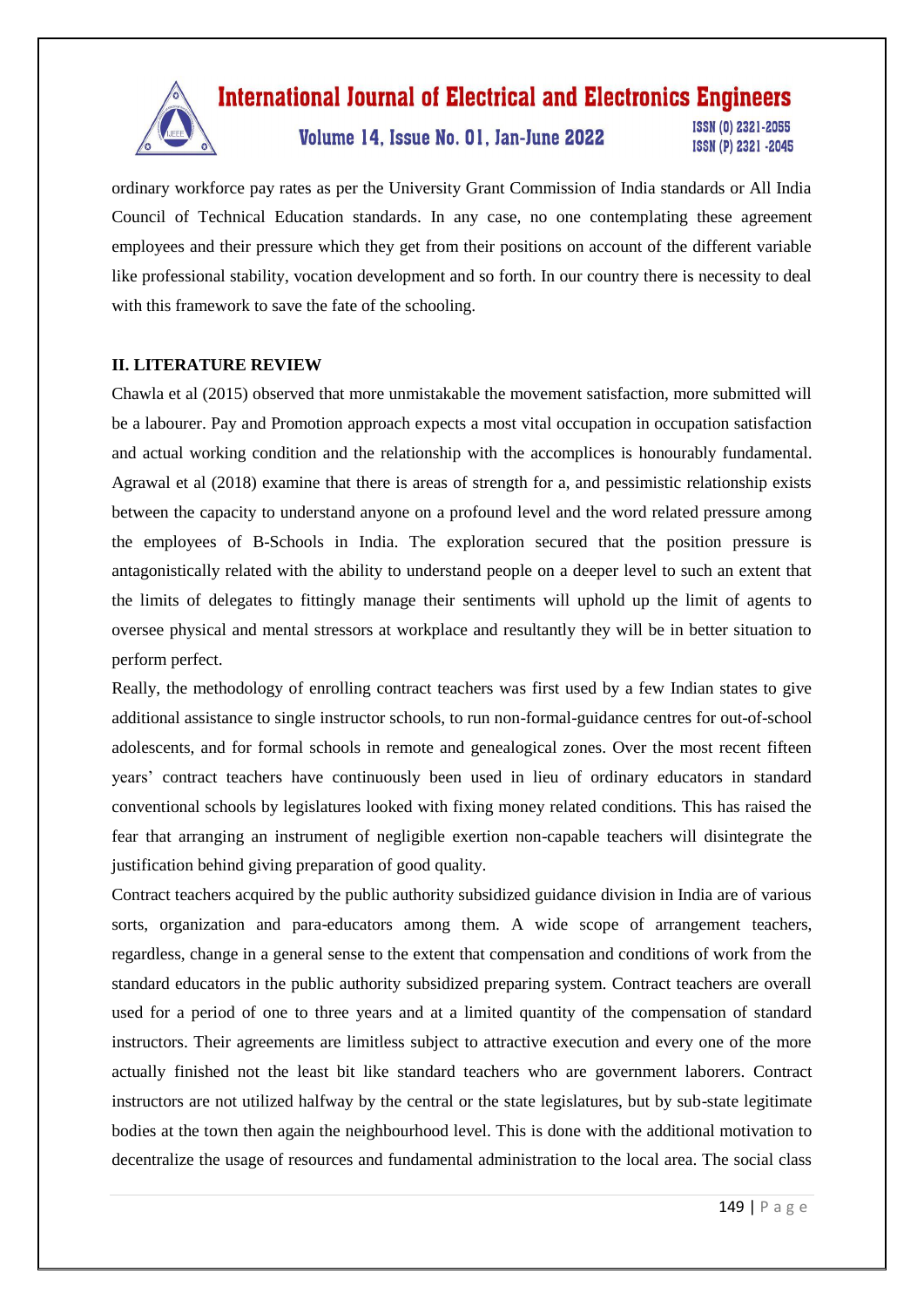

# Volume 14, Issue No. 01, Jan-June 2022

ISSN (0) 2321-2055 ISSN (P) 2321 -2045

in like manner gets more grounded oversight on teacher execution through the extra arrangement of social norms if the instructor is a local occupant.

The verification on comparative teacher effort across over definitive status of educators varies transversely over examinations and countries. For India, there are only several logical examinations differentiating the execution of instructors transversely over agreement creates. In a huge scope nontest comprehensively delegate World Bank examination of government grade schools in India, Kremer et al (2005) observed that understanding teachers were no more inclined to be absent than standard educators. Muralidharan and Sundararaman (2009) in their preliminary examination of giving an extra arrangement teacher to schools erratically found that nonappearance rate for contract instructors was in truth bring down at 16% stood out from 27% for common educators, and the differentiation was gigantic.

et again revelations for other making countries on educator nonattendance by contract forms are mixed. An examination advanced the circumstance Peru observed that understanding teachers were 12-13% more leaned to be absent than common teachers (Alcazar et al, 2006); however, in Togo, contract teachers on a typical came only a huge part of a-day not actually customary educators in a year (Vegas and De Laat, 2003). For responsibility in showing works out, Muralidharan and Sundararman (2008) viewed that as 46% of the understanding teachers busy with showing activity dependent upon closeness diverged from 39% of the standard instructors and this qualification was colossal. As by virtue of instructor investment and effort, the observational verification for the effect of lawfully restricting status on learning results is similarly mixed. In the assessment by Kremer et al (2005) in India, the lawfully restricting status of a teacher was found to have no genuinely imperative effect on child test scores, following controlling for a broad course of action of other school, educator and kid related factors. In an examination advanced the circumstance three countries in Africa - Mali, Togo and Niger - contract teachers decidedly impacted low limit students in low assessments and an adverse consequence on high limit students in high assessments (Froelich, Bourdon and Michaelowa, 2007). In any case, the assessment on Togo by Vegas and Laat (2003) found that students of standard teachers defeated those of understanding educators. Duflo, Dupas and Kremer (2007) is one of the straightforward two or three focuses to give preliminary attempt on the effect of arrangement status of teachers on preparing quality.

#### **III. RESEARCH OBJECTIVE**

Measure the sustainability of teaching in rural areas of developing nations like India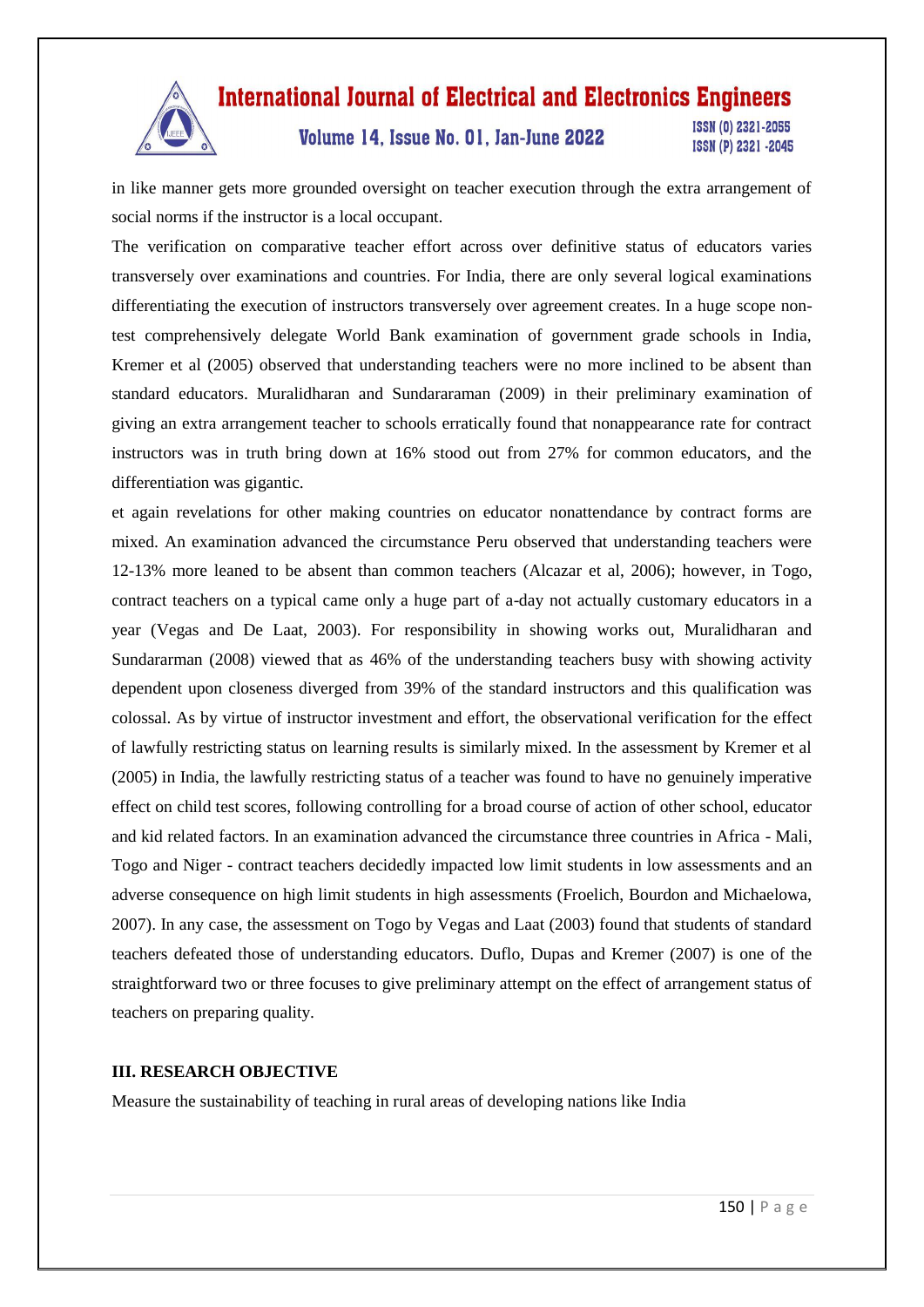

Volume 14, Issue No. 01, Jan-June 2022

ISSN (0) 2321-2055 ISSN (P) 2321 -2045

# **IV. METHODOLOGY**

To finding the solution of the research problem the below hypothesis has been constructed to find the relationship between employment retention level and job satisfaction. Remembering the ultimate objective to achieve the already specified goals, the hypothesis was delivered and attempted at 0.05 significance level.

# **V. ANALYSIS OF RESEARCH**

#### **Table1: Regression Analysis**

| <b>Assessment of R</b> | D٥<br>rz | -                     | n      |
|------------------------|----------|-----------------------|--------|
| 69%                    | 31%      | $\mathcal{L}$<br>1.24 | $0.05$ |

The regression analysis was performed as shown in table 1 and the assessment of  $R = 69\%$ . This shows there is a positive straight association between employment retention level and job satisfaction. Also, the result similarly exhibits that authoritative personnel arranged strategies get a 31 % offer in work fulfillment that is R2. The assessment of  $F = 1.24$ , which is measurably huge at P<0.05 and the assessment of t are similarly measurably huge in seven workforce arranged approach factors. Consequently, we can excuse our null hypothesis

### **VI. RESULTS AND FINDINGS**

### **Table2: Positivity percentage**

| <b>Parameters</b>                         | <b>Positivity Percentage</b> |
|-------------------------------------------|------------------------------|
| <b>Faculty Strategies</b>                 | 45%                          |
| <b>UGC</b> Standards                      | 41.6%                        |
| Association between faculty and authority | 37.7%                        |
| Advancement programs for faculty          | 39.3%                        |
| Performance evaluation                    | 37%                          |
| Grievance Resolution system               | 33%                          |

Study unveils with the help of above table 2 that 45 % respondents happy with the faculty strategies of the institutions, 41.6% fulfilled with University Grant Commission standards followed by institutions, 37.7 % feels that association between faculty and authority is positive. It would be ideal for correspondence to be great, 39.3% concur that performance has been improved by advancement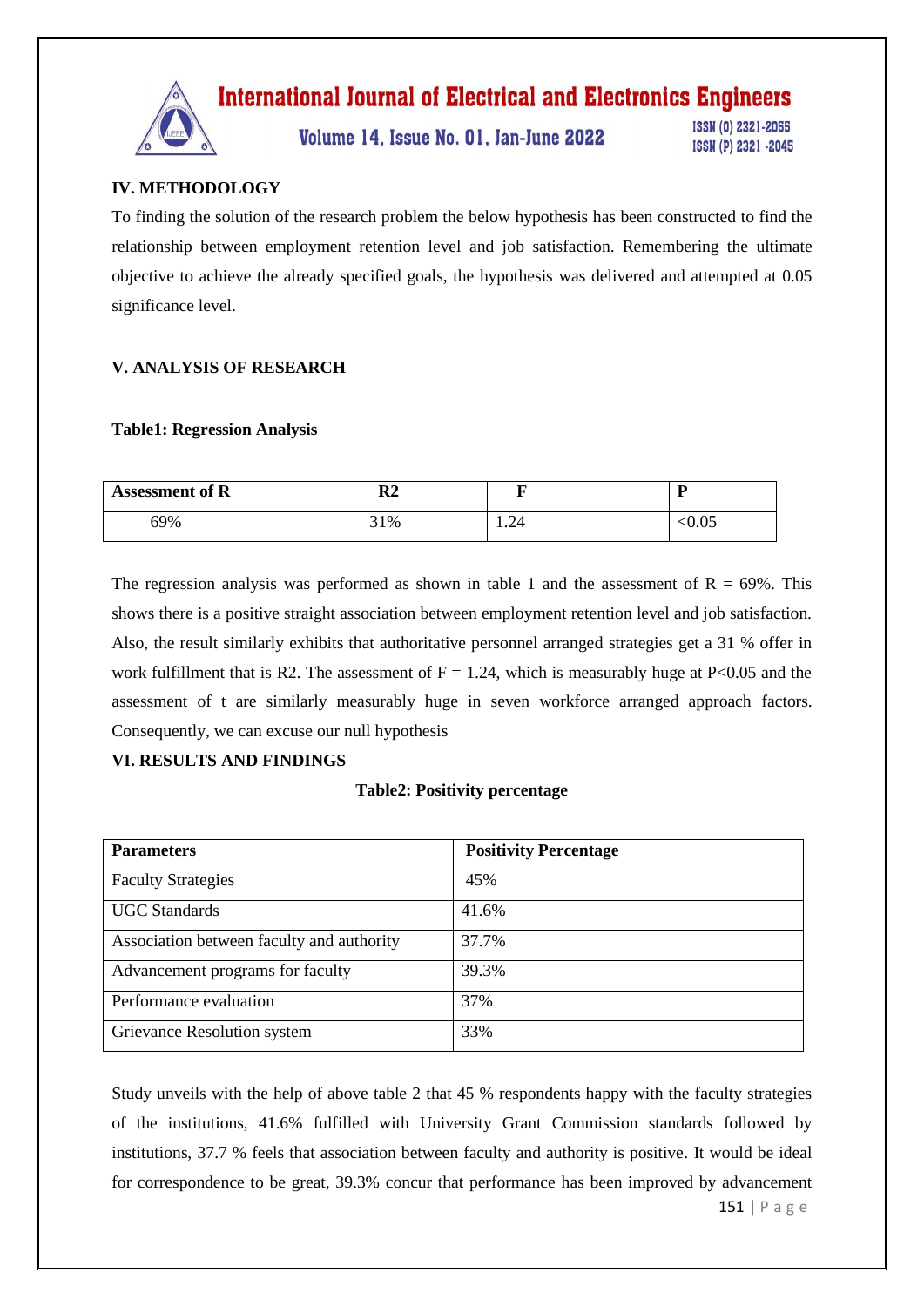### **International Journal of Electrical and Electronics Engineers ISSN (0) 2321-2055** Volume 14, Issue No. 01, Jan-June 2022 ISSN (P) 2321 -2045

programs for faculty, 38 % happy with the compensation system, 37% concurred with the performance evaluation system of the college, 33% happy with the grievance resolution system of the institutions and 35% firmly concur that vocation advancement direction has been given by head of department office. Sustainability works with the help of following model as shown in figure 1 more positivity in parameters i.e. p<0.05 resultant in more sustainability.



### **Figure1: Model for prediction for sustainability**

### **VII. CONCLUSION**

More over concentrate similarly exhibits that association between the gig fulfilment and occupation assessment is too positive. In this manner fulfilled educator will survey their positions all the more effectively and sustain positively in rural area.

### **REFERENCE**

[1] Alcazar, L, F. Halsey Rogers, N. Chaudhury, J. Hammer, M. Kremer and K. Muralidharan, (2006), "Why are teachers absent? Probing service delivery in Peruvian schools," Manuscript, The World Bank, Washington D.C.

[2] Babin, J. B., and Boles, J. S. (1996). The Effects of Perceived Co-Worker Involvement and Supervisor Support on Service Provider Role Stress, Performance and job Satisfaction. *Journal of Retailing, Vol. 72(1), pp.57-75.*

[3] Bakotic, D., and Babic, T. B. (2013). Relationship between Working Conditions and Job Satisfaction: The Case of Croatian Shipbuilding Company. *International Journal of Business and Social Science,Vol 4(2), pp.206-213.*

[4] Bourdon, J., M. Frolich, and K. Michaelowa, (2007), *"Teacher Shortages, Teacher Contracts and their Impact on Education in Africa,"* Paper No. 2007-20, Department of Economics, University of St. Gallen, St. Gallen.

[5] Castillo, J. X., and Cano, J. (2004). Factors Explaining Job Satisfaction among Faculty. *Journal of Agricultural Education, Vol.4* (3), pp.65-74.

[6] Clark, A. E. (1997). Job satisfaction and gender: Why are women so happy at work*. Labour economics, Vol.4(4), pp.341-372.*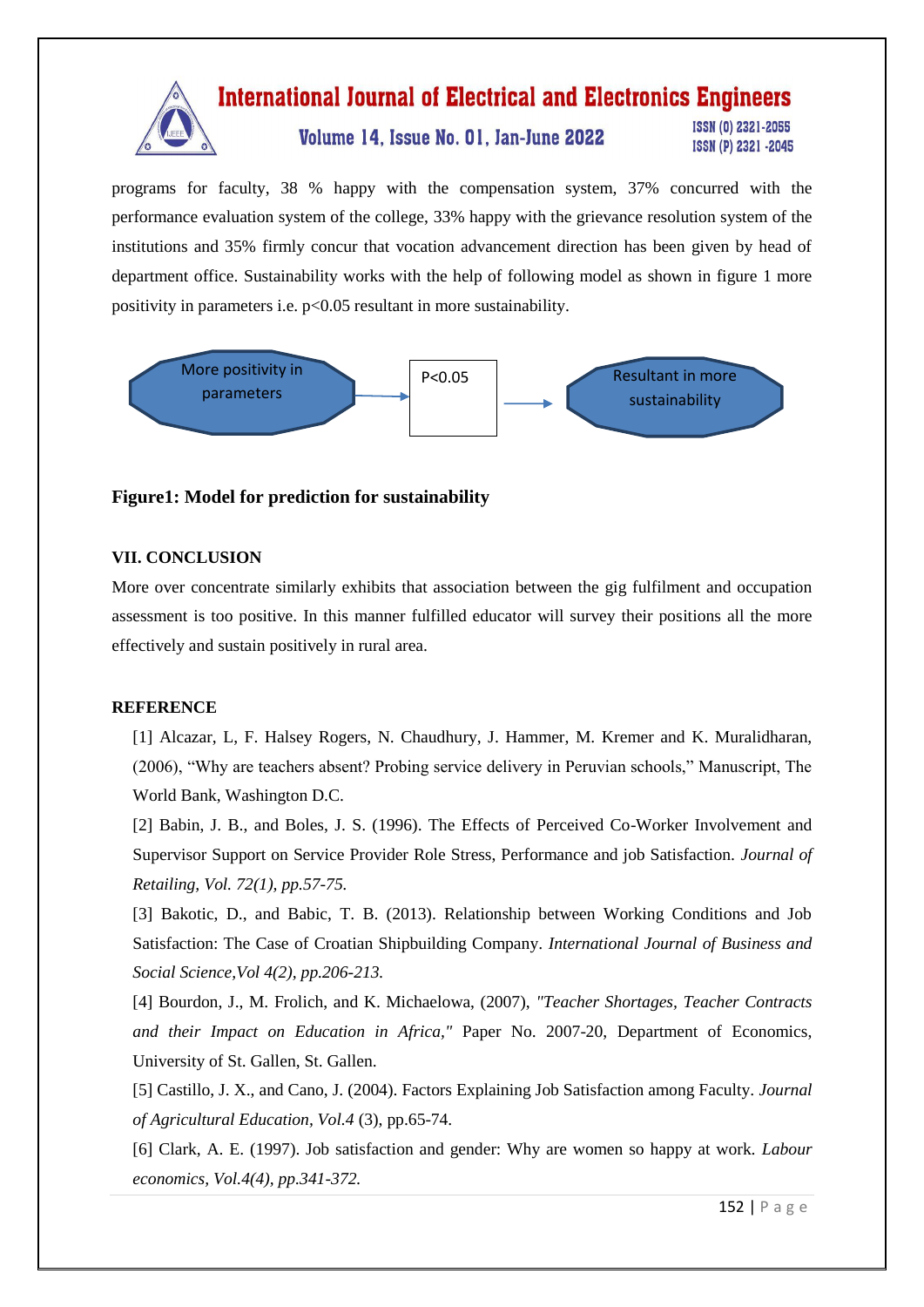

Volume 14, Issue No. 01, Jan-June 2022

ISSN (0) 2321-2055 ISSN (P) 2321 -2045

[7] Chaudhury, N., J. Hammer, M. Kremer, K. Muralidharan, and H. Rogers (2006), "Missing in action: Teacher and health worker absence in developing countries," *Journal of Economic Perspectives 20, no. 1: pp.91–116.* 

[8] Darling-Hammond, L (2000), "Teacher quality and Student Achievement," Education Policy Analysis Archives 8(1): *http://epaa.asu.edu/epaa/v8n1.html Accessed November, 2009.* 

[9] DeVellis, R. F., (2012). Scale development: Theory and applications (Third Edition). *Thousand Oaks, CA*: *Sage Publications.*

[10] Dev S and Sengupta S (2017). The impact of work culture on employee satisfaction-empirical evidence from the Indian banking sector. *International journal of Human Resource Development and Management*, *Inderscience Publishers 201.7 Vol.no.3/4 ,pp.230-246.*

[11] Dreze, Jean, and Mrinalini Saran (1995). "*Primary Education and Economic Development in China and India: Overview and Two Case Studies."* In Choice, Welfare and Development, ed. K. Basu, P. Pattanaik and K. Suzumura. Oxford: Clarendon Press.

[12] Duflo, E., P. Dupas, and M. Kremer, (2008), "Peer Effects and the Impact of Tracking: Evidence from a Randomized Evaluation in Kenya," *NBER, Working Paper No. 14475, Cambridge, Massachusetts.* 

[13] Goyal, S., (2006a), "*Learning Achievements in India: A study of Primary Education in Rajasthan*," Manuscript, The World Bank.

[14] Goyal, S., (2006b), "*Learning Achievements in India: A study of Primary Education in Orissa,*" Manuscript, The World Bank.

[15] Goyal, S and P. Pandey, (2008), "*Learning outcomes in Public and Private Schools in two Indian states*," Working Paper No. 30, South Asia Sector for Education, The World Bank.

[16] Kremer, M., N. Chaudhury, F. H. Rogers, K. Muralidharan, J. Hammer, (2005). "Teacher Absence in India: A snapshot," *Journal of the European Economic Association, April/May, Vol. 3, No. 2-3, pp. 658-667.* 

[17] Chawla,L and Tripathi,S.(2015)." A Study on Factors Influencing Job Satisfaction among Management Teachers in Indore,"". *Unnayan, International bulletin of Management and Economics, pp 40-44.*

[18] Muralidharan, K and V. Sundararaman, (2009), "*Contract Teachers: Experimental Evidence from India*," NBER Working Paper No. 15323, Cambridge, Massachusetts.

[19] Raziqa A and Maulabakhsh R. Impact of Working Environment on Job Satisfaction. *2nd Global Conference on Business, Economics Management and Tourism*, *Prague, Czech Republic, Procedia Economics and Finance 23 (2015), pp.717 – 725.*